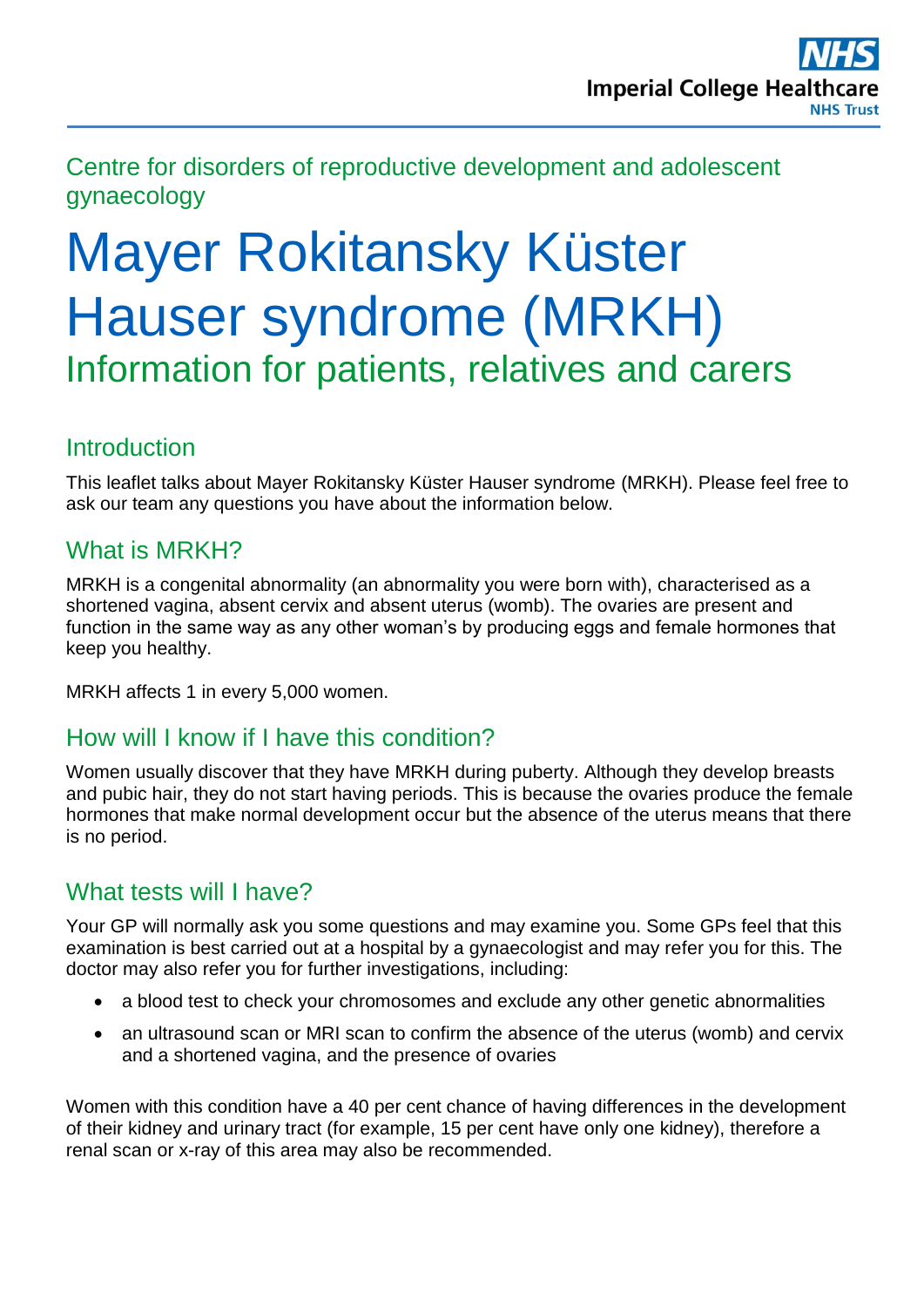Ten per cent of women with MRKH may experience some hearing difficulties and another ten per cent may have bone changes. If required, your doctor will arrange for some tests.

#### Will I need to have cervical smear tests?

No. As you do not have a cervix you will not require a smear test. However, it is still beneficial to receive HPV1 vaccinations (the vaccine that is offered to prevent human papilloma virus - HPV).

# Will I be able to have comfortable sex?

Yes. The majority of women with MRKH are able to create a vagina by stretching the small amount of vaginal tissue already present. This is usually done by using specially designed smooth cylinder-shaped objects created for this purpose called vaginal dilators. Following this, you will be able to have sex.

You will be taught dilator therapy and supervised by the clinical nurse specialist throughout your treatment. This is the preferred and first line of treatment for women seen at our centre. Most patients (95 per cent) are successful in creating a normal-sized vagina using this technique alone. If you are struggling to complete the dilator treatment, discuss this with the specialist team. Please note that when you have fully stretched your vagina to a normal functional length, you will have completed the treatment. You can then stop using your dilators altogether.

Having sex with a partner is a personal and intimate affair. Once your vagina has been lengthened you should be able to enjoy sex normally. However, men's penises are different sizes and a man who has a large penis may cause you some discomfort as he would any woman. For this reason, you may need to stretch your vagina further. We will be happy to advise you on this.

# Will I be able to have children?

As you were born without a uterus (womb) you will not be able to get pregnant or carry a baby. However, your eggs can be removed and fertilised by your partner's sperm and then placed in another woman's (surrogate mother's) uterus. This is known as IVF surrogacy and the baby will genetically be yours and your partner's.

This service is commonly available privately in recognised centres or clinics. It is possible to apply for part-funding from your GP so that you can have your fertility and IVF treatment completed on the NHS. Therefore, we advise that you and your partner discuss this further with your GP.

Your alternative fertility option is adoption and many of our couples have been successful in adopting children.

#### Is it normal to feel angry and depressed?

Yes. Most women and their parents find this condition very difficult to accept at first and express feelings of shock, anger, depression, isolation and rejection. Many parents also feel very guilty. There is a psychologist available to all women with MRKH who will offer appropriate support, which is a vital aspect of your care.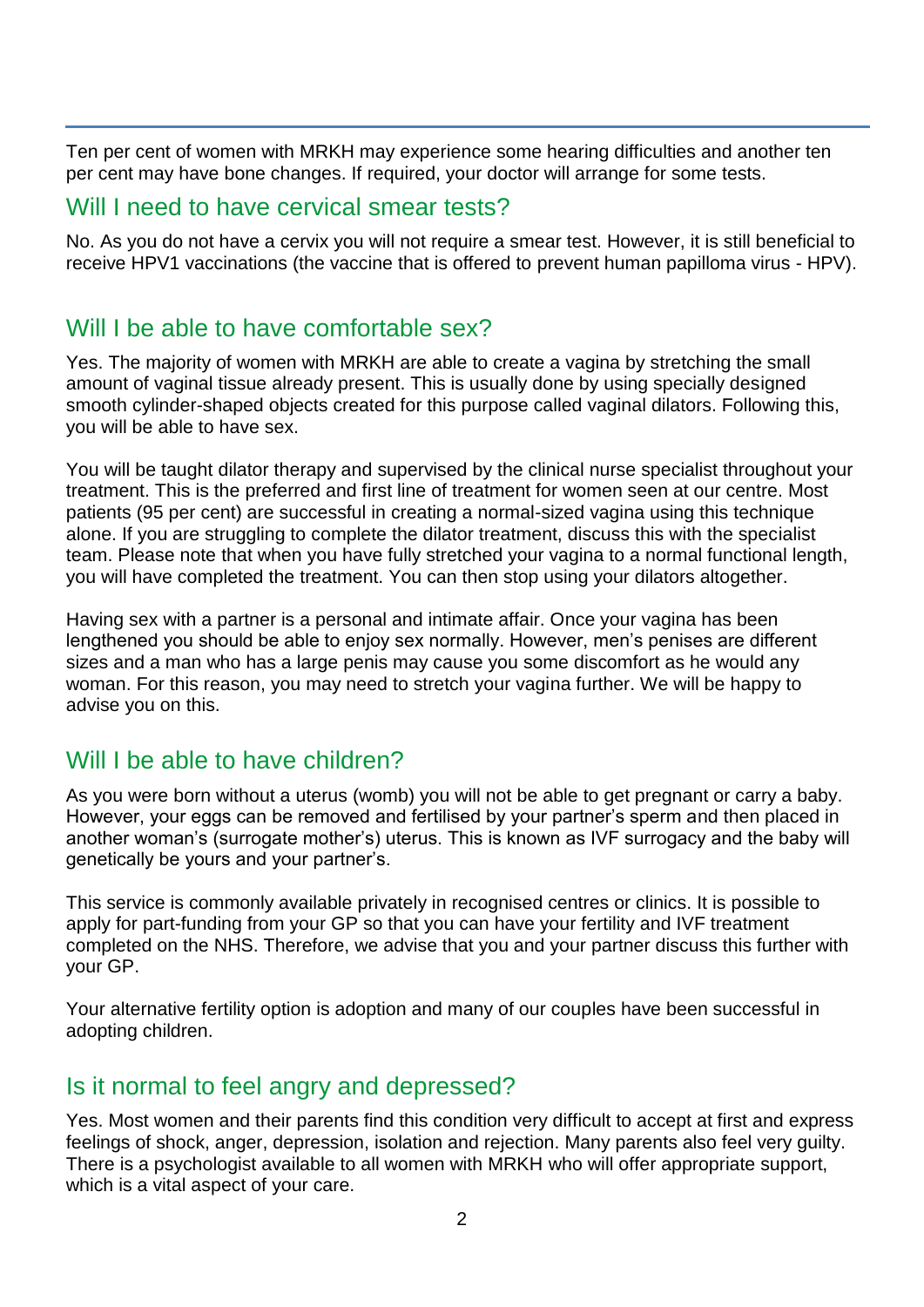#### Are there any alternatives to this treatment?

The first line of treatment and the preferred choice for creating a vagina is dilator therapy. This is because our results show that 95 per cent of women will be successful with dilator therapy and surgery has risks, is painful and requires long-term dilator use.

## Will I need to use protection when I have sex?

Yes, it is always advisable to practise safe sex. Your partner should use condoms because you are still at risk of sexually transmitted diseases and blood-borne diseases such as HIV or Hepatitis B.

## Who do I contact for further information or advice?

At this centre we have a support group which offers encouragement for you, your parents and your partner. The group meets twice a year, in the spring and autumn. The meeting in the spring is usually informal and offers the opportunity to meet other girls with the same condition. The autumn meeting tends to be more formal and informative, with specialist speakers and some of our own patients who have undergone IVF surrogacy and adoption coming to share their expertise and experience with everyone.

As well as the support group, we also have a helpline and a list of patient contacts, so please feel free to call us whenever you have any questions or if you would like to be put in touch with other women with the same condition. The helpline number is 020 3313 5363 and the service is available from 09.00 to 17.00, Monday to Friday. Outside of these hours, you can leave a message on the voicemail for the clinical nurse specialist.

Alternatively, you can visit our MRKH support website at [www.mrkh.org.uk](http://www.mrkh.org.uk/)

For details of how to register online, please telephone 020 3313 5363, email [enquiries.drd@nhs.net](mailto:enquiries.drd@nhs.net) or write to us at the address below:

Gynaecology outpatient department Queen Charlotte's & Chelsea Hospital Du Cane Road London W12 0HS

#### How do I make a comment about my visit?

We aim to provide the best possible service and staff will be happy to answer any of the questions you may have. If you have any **suggestions** or **comments** about your visit, please either speak to a member of staff or contact the patient advice and liaison service (**PALS**) on **020 3313 0088** (Charing Cross, Hammersmith and Queen Charlotte's & Chelsea hospitals), or **020 3312 7777** (St Mary's and Western Eye hospitals). You can also email PALS at [imperial.pals@nhs.net](mailto:imperial.pals@nhs.net) The PALS team will listen to your concerns, suggestions or queries and is often able to help solve problems on your behalf.